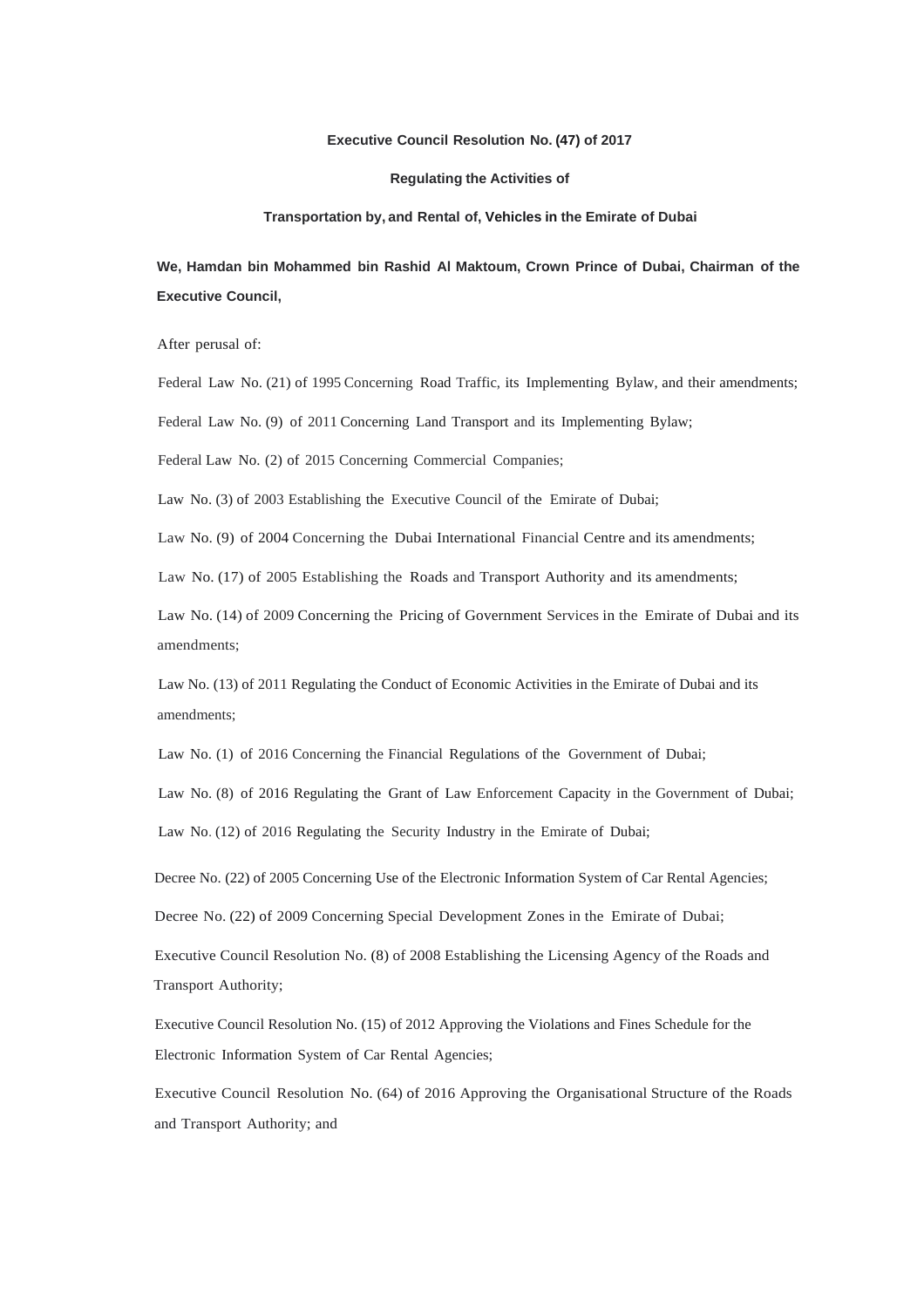The legislation establishing and regulating free zones in the Emirate of Dubai,

### **Do hereby issue this Resolution.**

### **Definitions**

## **<sup>1</sup>Article (1)**

The following words and expressions, wherever mentioned in this Resolution, will have the meaning indicated opposite each of them unless the context implies otherwise:

| Emirate:           | The Emirate of Dubai.                                                                                                                                                                                                        |
|--------------------|------------------------------------------------------------------------------------------------------------------------------------------------------------------------------------------------------------------------------|
| RTA:               | The Roads and Transport Authority.                                                                                                                                                                                           |
| Director General:  | The director general and chairman of the Board of Executive Directors of<br>the RTA.                                                                                                                                         |
| Agency:            | The Licensing Agency of the RTA.                                                                                                                                                                                             |
| Activity:          | Any of the activities which an Establishment is authorised to conduct and<br>which are stated in Schedule (1) attached hereto or determined pursuant<br>to a resolution of the Director General.                             |
| Establishment:     | A company or sole proprietorship authorised to conduct the Activity in<br>the Emirate. This includes its branches.                                                                                                           |
| System:            | The Electronic Information System of Car Rental Agencies regulated by<br>the above-mentioned Decree No. (22) of 2005 or any other superseding<br>legislation.                                                                |
| Vehicle:           | Any motorised or electric machine, Pedal Cycle, Motorcycle, Carriage, or<br>other machine designed to run on Roads, whether mechanically or<br>electrically propelled or otherwise. This includes Tractors.                  |
| Logistic Services: | The services related to the management, planning, and control of the flow<br>of goods and services from points of origin to points of consumption.<br>These include land freight, distribution, delivery, and transshipment. |

<sup>1</sup> Amended by Ar. 1 of Executive Council Resolution No. (2) of 2022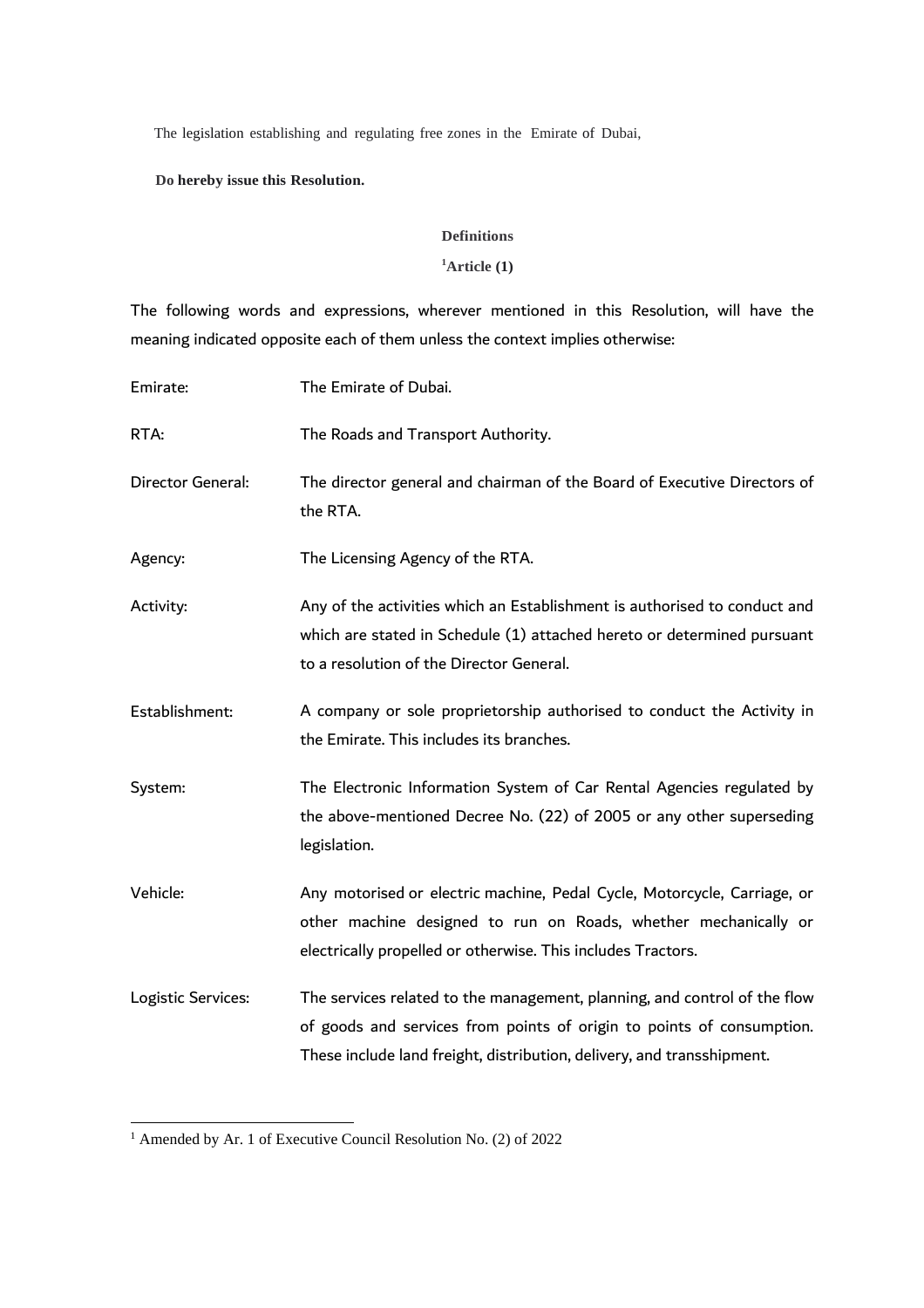# Permit: A document issued by the Agency authorising an Establishment to conduct the Activity in the Emirate.

# **Scope of Application**

**Article (2)**

This Resolution will apply to the Establishments operating in the Emirate, including Special Development Zones and free zones such as the Dubai International Financial Centre.

### **Conducting the Activity<sup>2</sup>**

**Article (3)**

- a. No individual or entity may conduct the Activity in the Emirate without first obtaining a Permit. This does not apply to Government Entities.
- b. A Permit will be valid for a period of one (1) year, renewable for the same period. A renewal application must be submitted at least thirty (30) days prior to the date of its expiry.
- c. The Agency may, in accordance with the relevant conditions and procedures it adopts, extend the validity of a Permit for a period not exceeding three (3) years.
- d. The implementing bylaw of this Resolution will determine the conditions, procedures, and requirements that must be met, and the documents that must be provided, for a Permit to be issued and renewed.

#### **Functions of the Agency**

#### **Article (4)**

The Agency will have the duties and powers to:

- 1. determine Permit applications;
- 2. determine the number of Vehicles that an Establishment may use in conducting the Activity;
- 3. monitor compliance by Establishments with the terms of their Permits;

<sup>2</sup> Amended by Ar. 1 of Executive Council Resolution No. (2) of 2022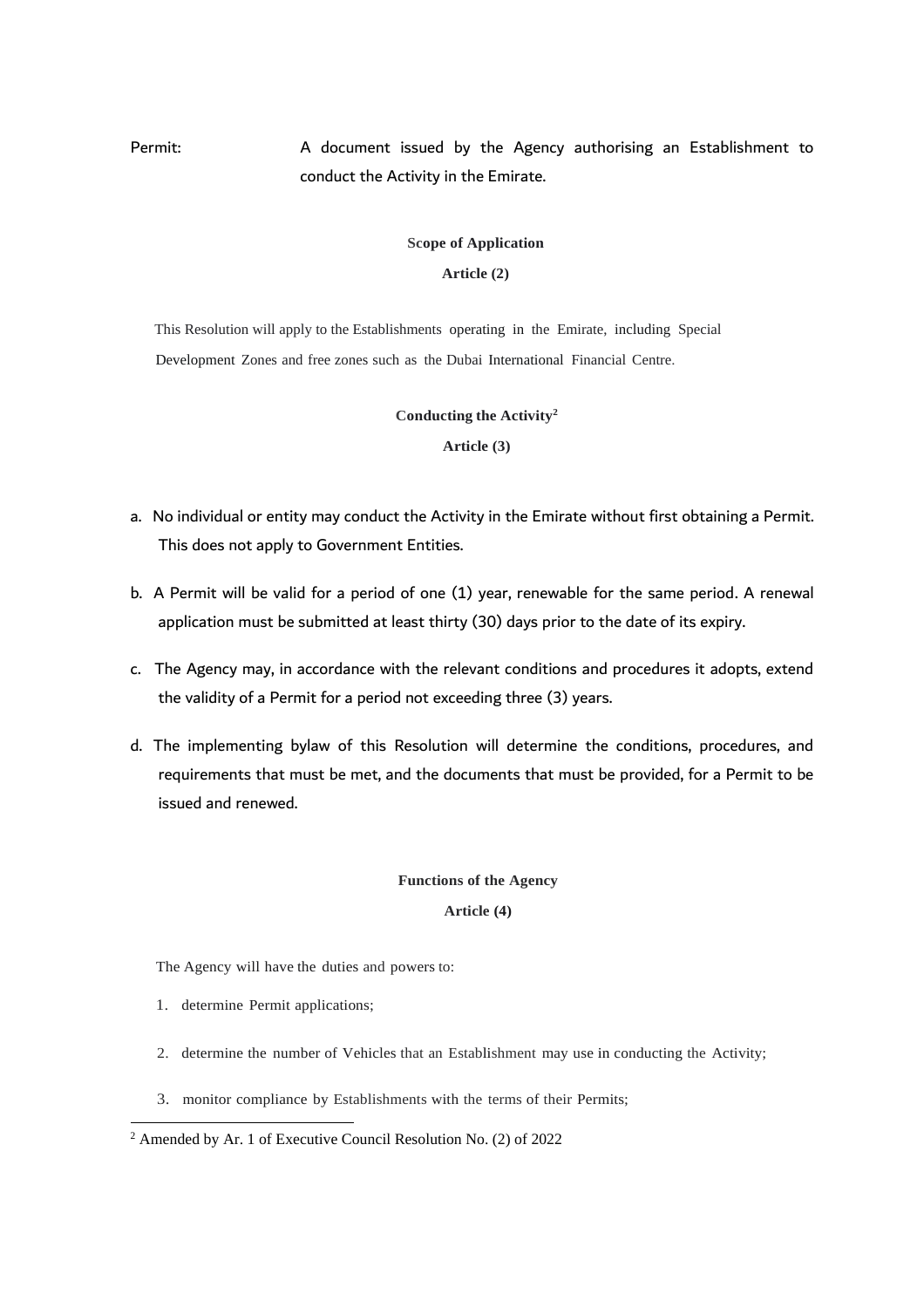- 4. create a database of the Activities, Establishments, and Vehicles to which this Resolution applies; and
- 5. exercise any other duties or powers required for regulating the Activity in the Emirate.

#### **Obligations of Establishments**

## **<sup>3</sup>Article (5)**

### An Establishment must:

- 1. comply with the bylaws, resolutions, and instructions issued by the RTA in respect of conducting the Activity;
- 2. provide office space, Vehicles, and car parks that are appropriate for the authorised Activity, and that are in conformity with the rules and standards adopted by the Agency in this respect;
- 3. conduct the Activity stated in its Permit;
- 4. inscribe, clearly and legibly on the body of each Vehicle, the name of the Establishment and the kerb and gross weight of the Vehicle, as prescribed by the Agency in this respect;
- 5. not stick or hang any advertising material on the body of a Vehicle without first obtaining the relevant approval of the RTA;
- 6. not assign the Permit to others or dispose of it, in any manner whatsoever, without first obtaining the relevant approval of the Agency;
- 7. obtain the licences and authorisations required under the legislation in force in the Emirate;
- 8. have the Vehicles used in conducting the Activity inspected, when issuing or renewing their licences, at the service centres determined by the Agency for this purpose;
- 9. not cease the Activity without first obtaining the approval of the Agency. This approval will be issued in accordance with the conditions and procedures adopted by the Agency in this respect;

<sup>3</sup> Amended by Ar. 1 of Executive Council Resolution No. (2) of 2022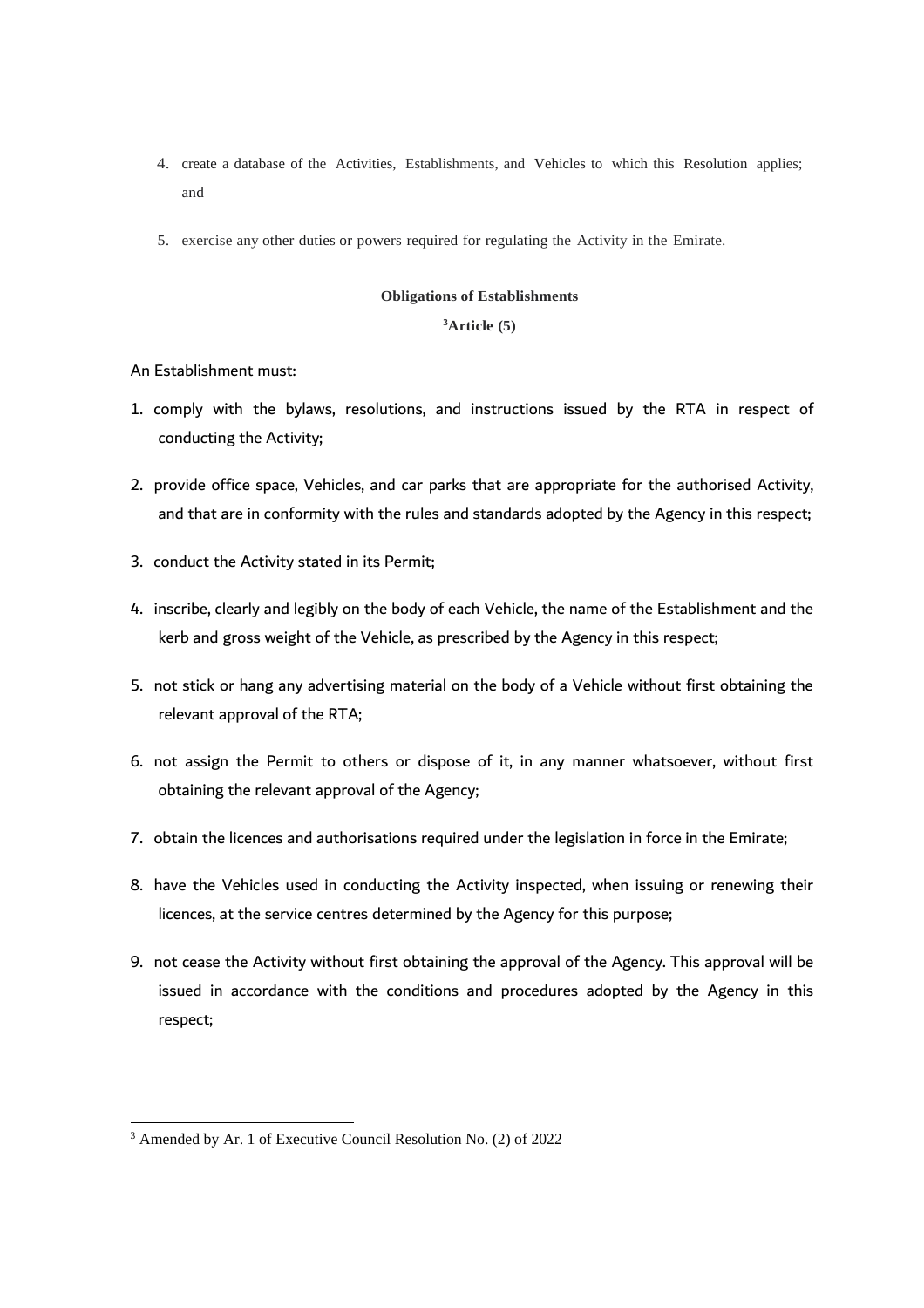- 10. use, in conducting the Activity, the car parks and places designated by the RTA and the competent entities in the Emirate;
- 11. cooperate with RTA employees and authorised representatives; and provide the Agency with the information, data, and documents it requires;
- 12. meet the Vehicle technical requirements prescribed by the Agency and the competent Government Entities, depending on the authorised Activity;
- 13. maintain, for the periods prescribed by the Agency in this respect, records containing all the data related to conducting the Activity;
- 14. install, in accordance with the rules adopted by the Agency in this respect, the Vehicle tracking system approved by the Security Industry Regulatory Agency;
- 15. subscribe to, and register on, the systems and platforms adopted by the RTA, including the System;
- 16. comply with the agreements concluded with the RTA; and
- 17. comply with any other obligations prescribed by the implementing bylaw of this Resolution

#### **Procedures and Measures**

#### **Article (6)**

In accordance with the exigencies of public interest, the RTA may take the procedures and measures it deems appropriate to redress or avert the negative impacts that may be caused by the Vehicles of an Establishment whether on road traffic and safety, on road users, or on public health and safety and the environment. The RTA will not be responsible for any consequences, nor will it be liable for compensation for any damage arising from these procedures or measures.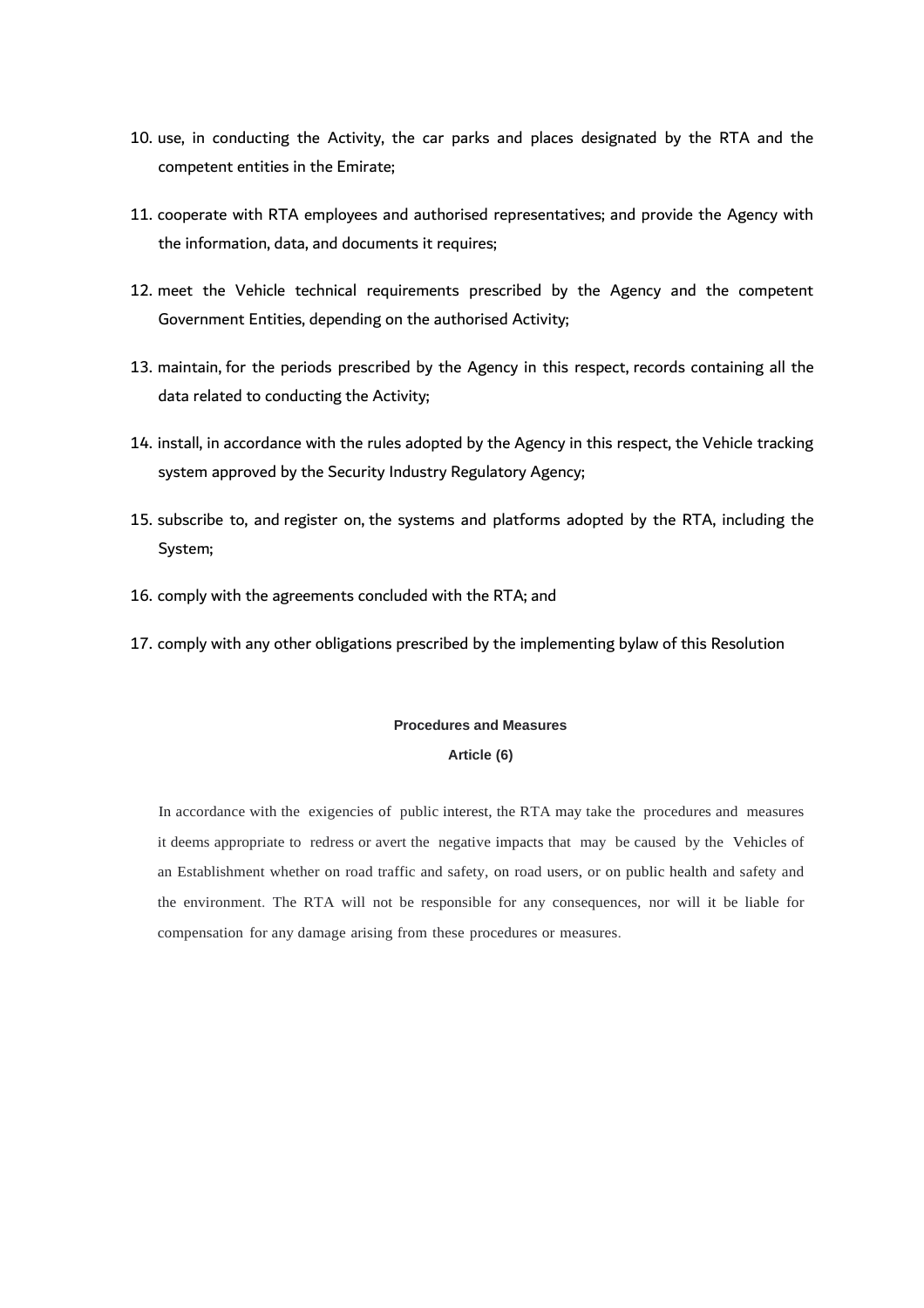#### **Fees**

#### **Article (7)**

In return for issuing the Permits and providing the services stated in Schedule (2) attached hereto, the Agency will charge the fees indicated opposite each of these Permits and services.

#### **Violations and Administrative Penalties**

#### **<sup>4</sup>Article (8)**

- a. Without prejudice to any stricter penalty stipulated in any other resolution, a Person who violates any of the provisions of this Resolution, its implementing bylaw, or the resolutions issued in pursuance thereof will be punished by the fines indicated in Schedule (3) attached hereto. Upon repetition of the same violation within one (1) year from the date of the previous violation, the amount of the fine will be doubled. A fine must not exceed ten thousand dirhams (AED 10,000.00).
- b. In addition to the penalty of a fine referred to in paragraph (a) of this Article, the RTA may take one or more of the following measures and actions against a violator:
	- 1. serving a written warning;
	- 2. suspending the Activity for a period not exceeding six (6) months; and/ or
	- 3. revocation of the Permit.

#### **Law Enforcement**

#### **Article (9)**

The RTA employees nominated pursuant to a resolution of the Director General will have the capacity of law enforcement officers to record the acts committed in breach of the provisions of this Resolution, its implementing bylaw, and the resolutions issued in pursuance thereof. For this purpose, they may access Establishments or any of their facilities; inspect their Vehicles; review their registers and documents; issue the necessary violation reports; and seek the assistance of the concerned Government Entities in the Emirate, including police personnel. '

<sup>4</sup> Amended by Ar. 1 of Executive Council Resolution No. (2) of 2022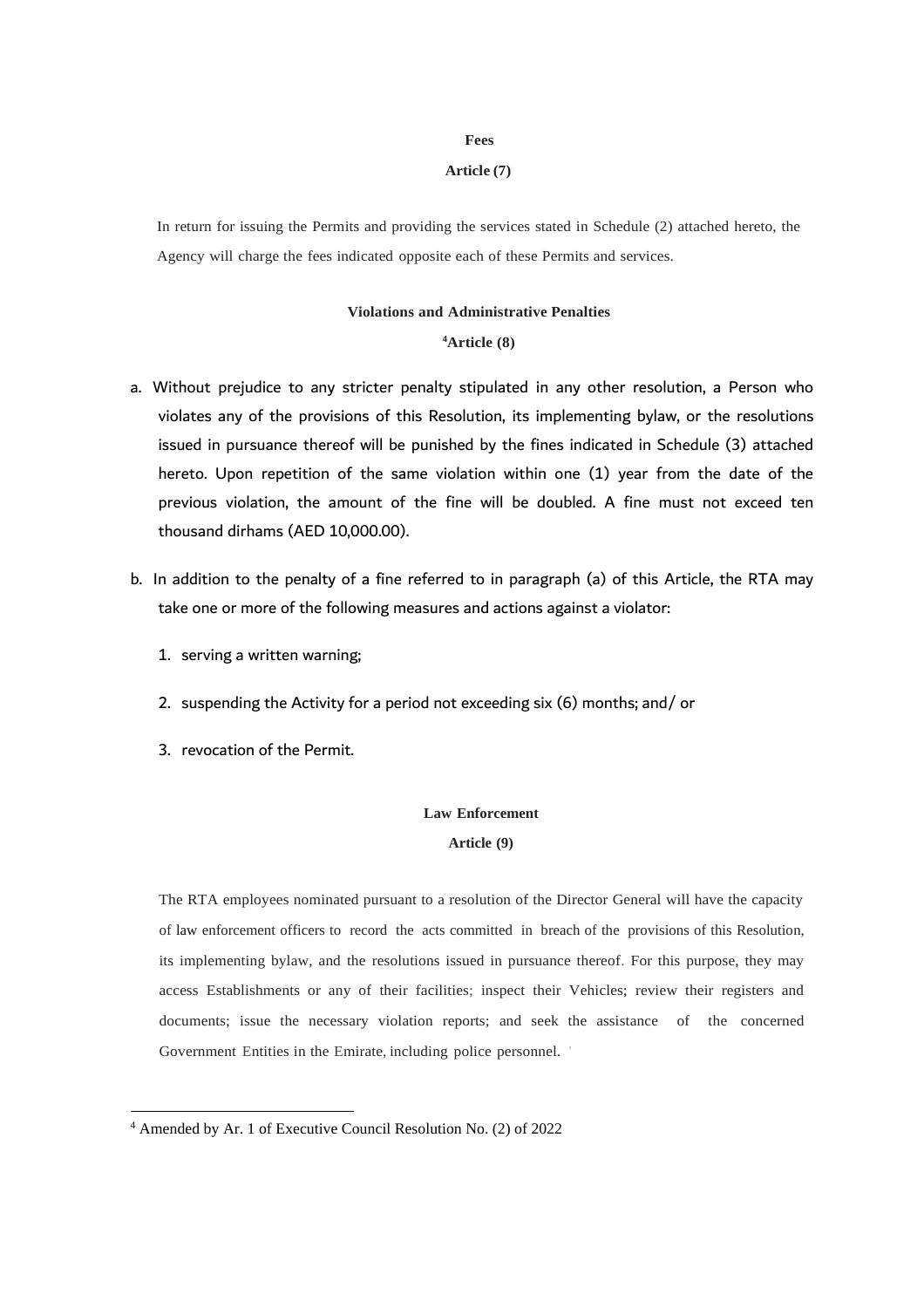## **Grievances**

#### **<sup>5</sup>Article**

#### **(10)**

Any affected party may submit a written grievance to the Director General against the decisions, procedures, and measures taken against him in accordance with the provisions of this Resolution and its implementing bylaw, within thirty (30) days from the date of being notified of the contested decision, procedure, or measure. The grievance will be determined, within thirty (30) days from the date of its submission, by a committee formed by the Director General for this purpose, and the decision issued by the committee on the grievance will be final. **Payment of Fees and Fines**

#### **Article (11)**

The fees and fines collected pursuant to this Resolution will be paid to the Public Treasury of the Government of Dubai.

## **Compliance Article (12)**

All Establishments conducting the Activity by the effective date of this Resolution must comply with the provisions of this Resolution within a period not exceeding one (1) year from that effective date. The Director General may, where required, extend this grace period once for the same period.

#### **Issuing Implementing Resolutions**

### **Article (13)**

The Director General will issue the implementing bylaw and resolutions required for the implementation of the provisions of this Resolution. The implementing bylaw and resolutions will come into force only upon publication in the Official Gazette of the Government of Dubai.

#### **Repeals**

#### **Article (14)**

Any provision in any other resolution will be repealed to the extent that it contradicts the provisions of this Resolution.

<sup>5</sup> Amended by Ar. 1 of Executive Council Resolution No. (2) of 2022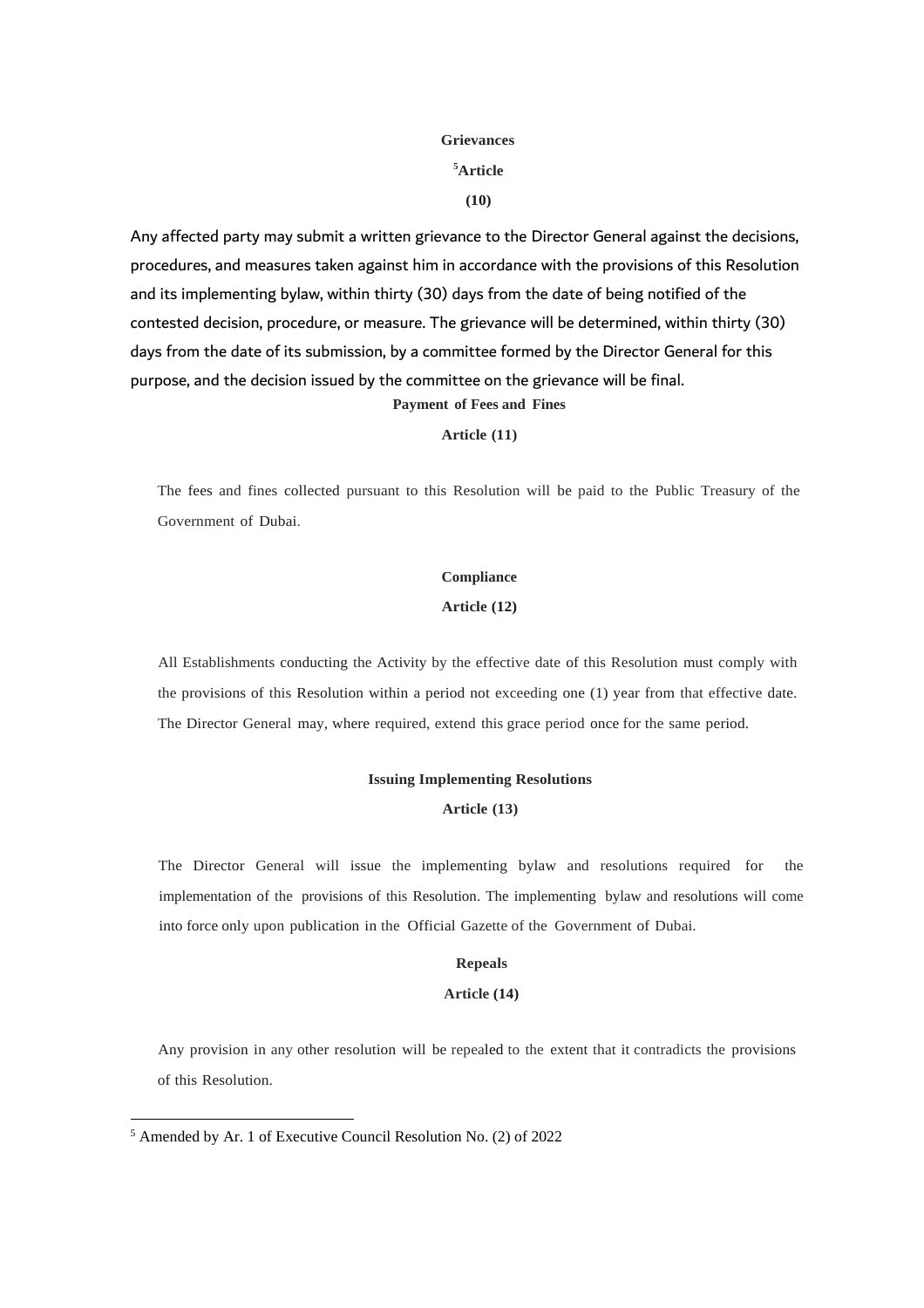#### **Publication and Commencement**

#### **Article (15)**

This Resolution will be published in the Official Gazette and will come into force sixty (60) days after the date of its publication.

**Hamdan bin Mohammed bin Rashid Al Maktoum**

**Crown Prince of Dubai**

**Chairman of the Executive Council**

Issued in Dubai on 15 June 2017

Corresponding to 20 Ramadan 1438 A.H.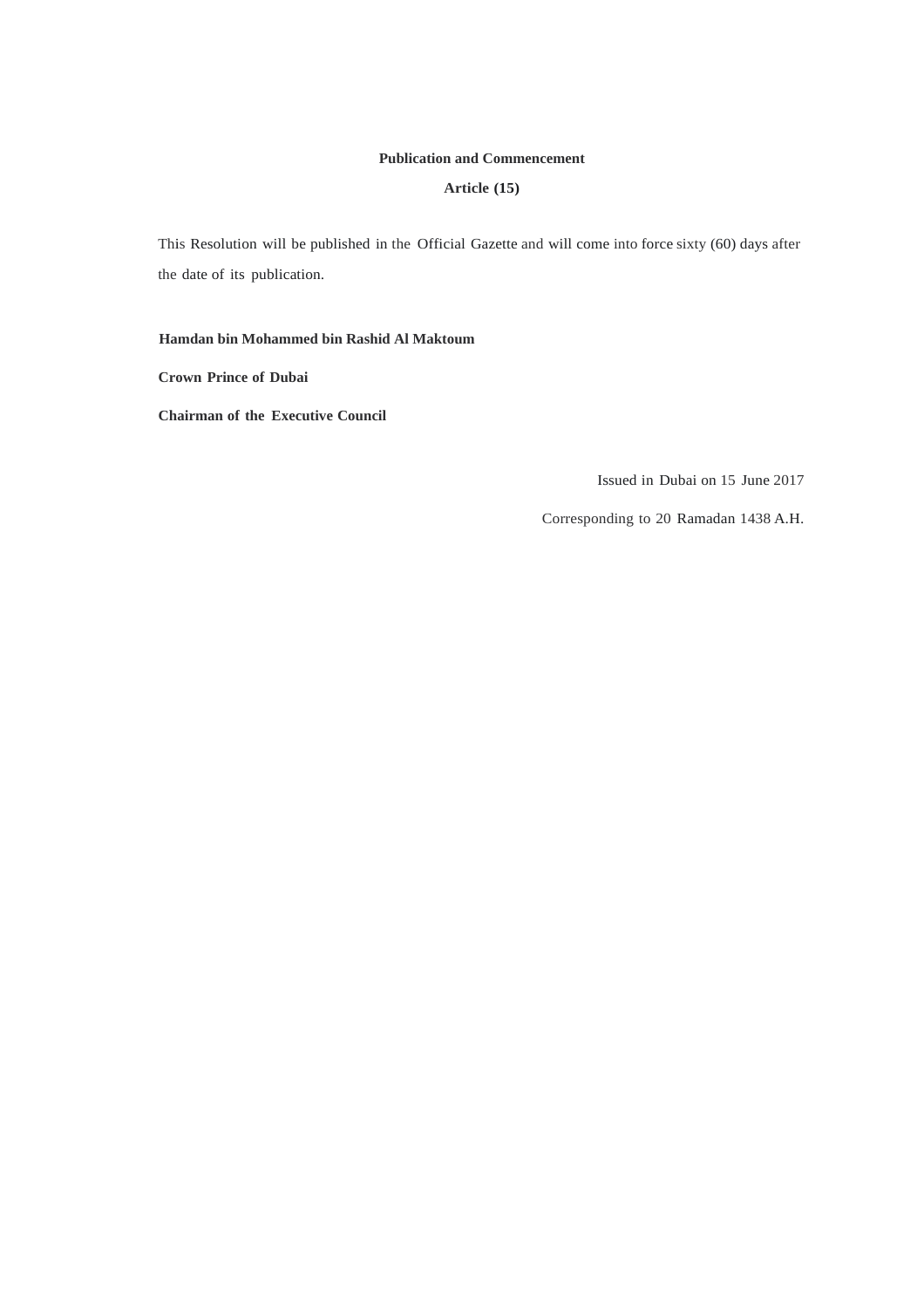# **Schedule (1)<sup>6</sup>**

## **Authorised Activities and Services Related to**

# **Transportation by, and Rental of, Vehicles**

| <b>SN</b>      | <b>I. Transportation Activities</b>                                      |
|----------------|--------------------------------------------------------------------------|
| $\mathbf{1}$   | <b>Transport of Vehicles</b>                                             |
| 2              | Towing and transport of Vehicles                                         |
| 3              | Towing and transport of Motorcycles                                      |
| 4              | Land Transport and land towing of boats and personal watercraft          |
| 5              | Transport of new and used furniture                                      |
| 6              | Land Transport of raw materials                                          |
| $\overline{7}$ | Transport of goods by heavy Trucks                                       |
| 8              | Transport of goods by light Trucks                                       |
| 9              | Transport by special-purpose Vehicles                                    |
| 10             | Collecting, removing, and transporting garbage by Vehicles               |
| 11             | Transport of animal fodder and feed                                      |
| 12             | Providing sewerage and dewatering services by Vehicles                   |
| 13             | Transport by refrigerated Vehicles                                       |
| 14             | Construction and demolition Waste collection and transportation services |
| 15             | Hazardous Waste collection and transportation services                   |
| 16             | Transport of potable water                                               |

Amended by Ar. 2 of Executive Council Resolution No. (2) of 2022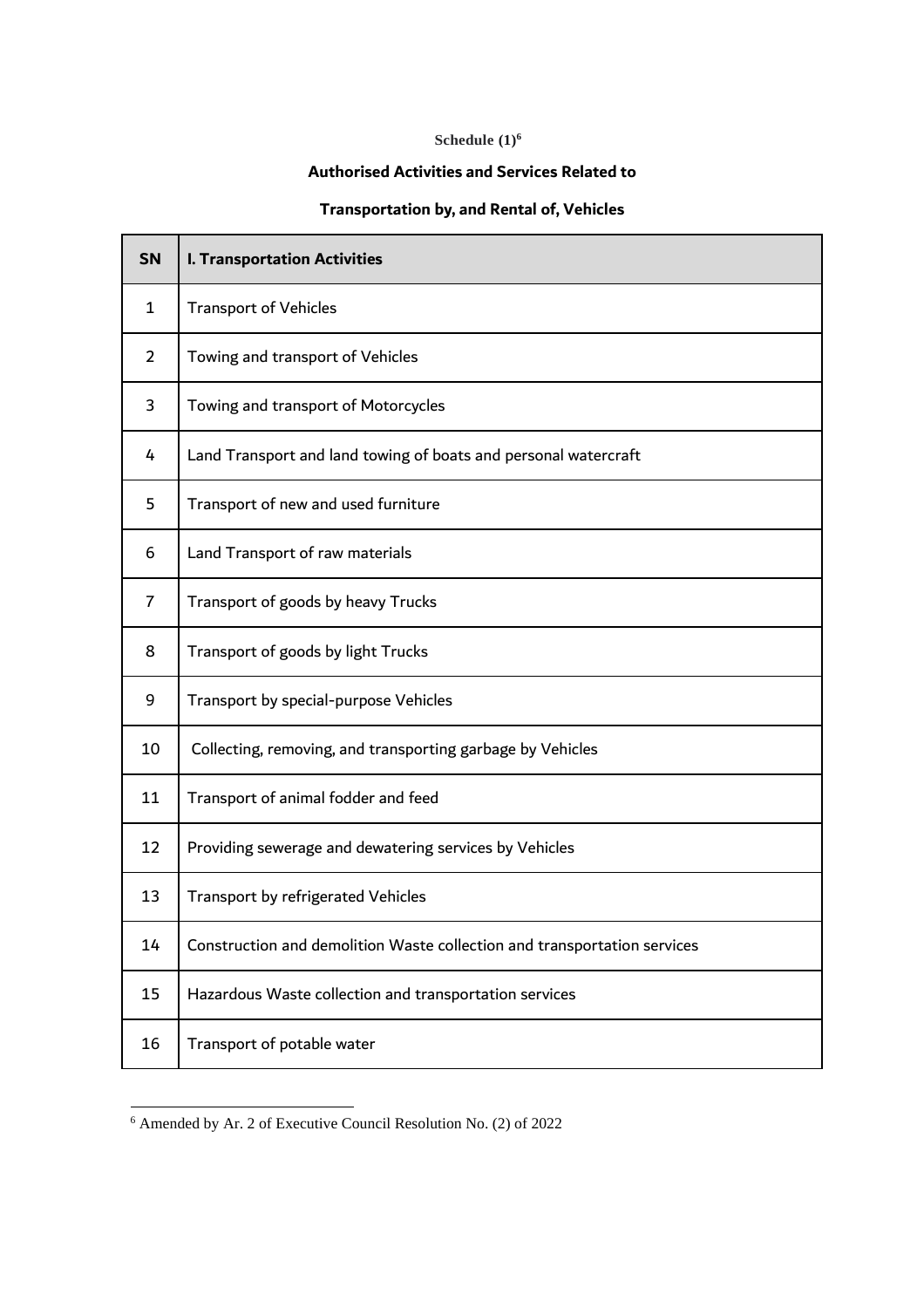| 17 | Transport of animals                                |
|----|-----------------------------------------------------|
| 18 | Transport of petroleum products and by-products     |
| 19 | Transport of hazardous materials                    |
| 20 | Transport of radioactive materials                  |
| 21 | Transport of explosives                             |
| 22 | Transport and distribution of diesel fuel           |
| 23 | Transport of biological materials                   |
| 24 | Transport of lubricant and petrol waste             |
| 25 | Transport of chemicals and chemical waste           |
| 26 | Fuel delivery and Vehicle refuelling services       |
| 27 | Transport of documentation                          |
| 28 | Transport of packages                               |
| 29 | Transport of postal mail                            |
| 30 | Transport of money, jewellery, and precious items   |
|    | <b>II. Transport Services Management Activities</b> |
| 31 | Logistic Services                                   |
| 32 | Domestic gas distribution                           |
| 33 | Distribution of Vehicle fuel                        |
| 34 | Coordinating and providing delivery services        |
| 35 | Sale of goods using Vehicles                        |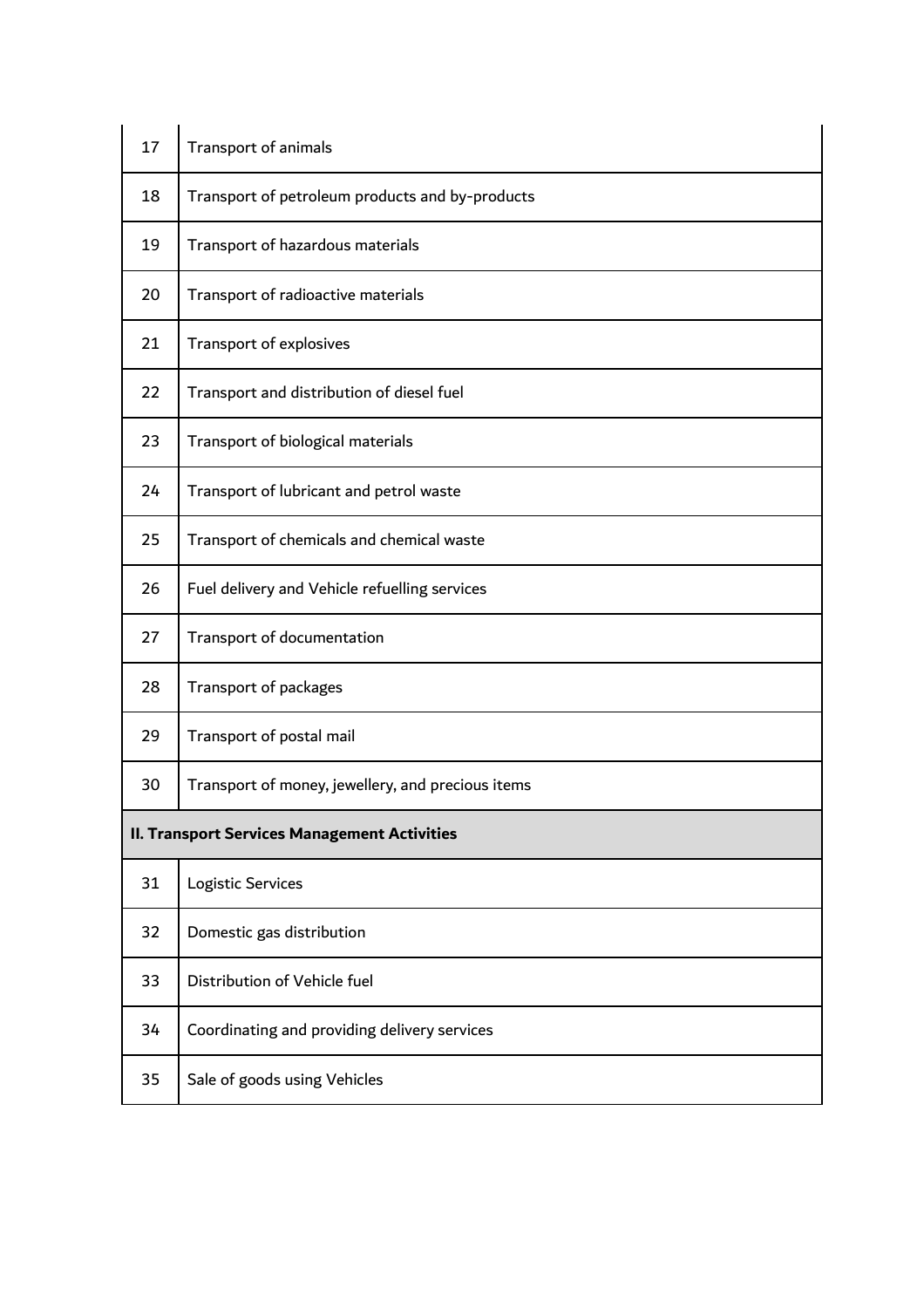| 36                          | Fleet management                                                                 |  |
|-----------------------------|----------------------------------------------------------------------------------|--|
| 37                          | Transport of the sick and elderly in non-emergency cases                         |  |
| 38                          | On-road heavy lift solution services                                             |  |
| 39                          | Mobile Vehicle maintenance services                                              |  |
| 40                          | Providing services using Vehicles                                                |  |
| <b>III. Rental Services</b> |                                                                                  |  |
| 41                          | Renting out buses                                                                |  |
| 42                          | Renting out cars                                                                 |  |
| 43                          | Renting out Motorcycles                                                          |  |
| 44                          | Renting out Pedal Cycles                                                         |  |
| 45                          | Renting out electric bikes                                                       |  |
| 46                          | Renting out electric scooters                                                    |  |
| 47                          | Renting out special-purpose Vehicles                                             |  |
| 48                          | Renting out recreational Motorcycles                                             |  |
| 49                          | Renting out race cars                                                            |  |
| 50.00                       | Renting out caravans                                                             |  |
| 51                          | Renting out general-purpose Trucks                                               |  |
| 52                          | Renting out Vehicle transporters                                                 |  |
| 53                          | Renting out Vehicles designed for collecting, removing, and transporting garbage |  |
| 54                          | Renting out liquefied gas tankers                                                |  |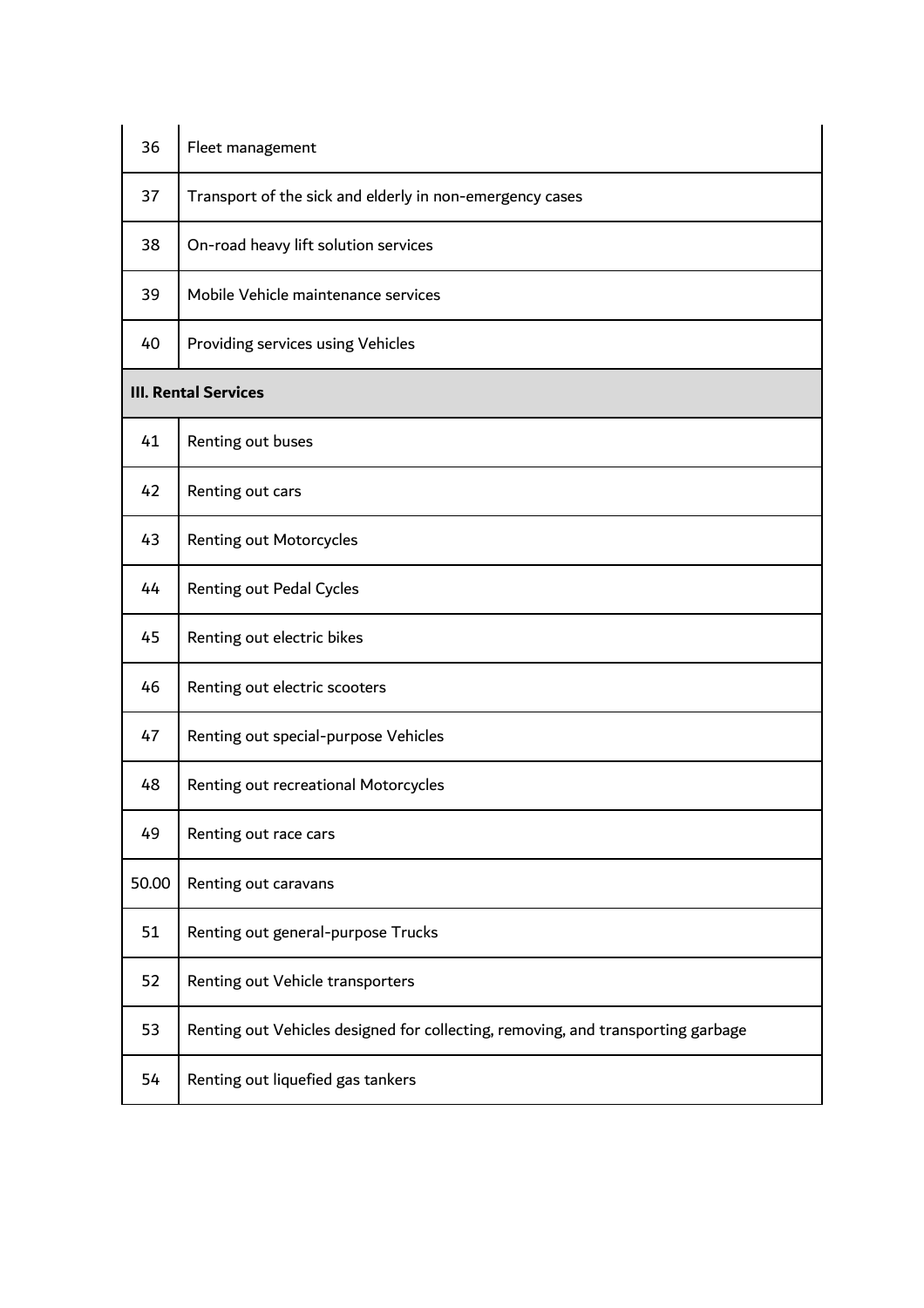| 55 | Renting out refrigerated Vehicles                                                                                |
|----|------------------------------------------------------------------------------------------------------------------|
| 56 | Renting out driving test Vehicles                                                                                |
| 57 | Renting out sewage water tankers and vacuum tankers                                                              |
| 58 | Renting out wheeled motorised lifting, loading, building, and construction equipment                             |
| 59 | Renting out recreational Vehicles                                                                                |
|    | <b>IV. Other Support Services</b>                                                                                |
| 60 | Vehicle registration services                                                                                    |
| 61 | Training services and activities related to transport                                                            |
| 62 | Using electronic platforms, smart applications, or any other means for renting out<br>Vehicles                   |
| 63 | Managing transport and delivery requests using electronic platforms and smart<br>applications                    |
| 64 | On-demand Passenger transport requested through telephone calls, electronic platforms,<br>and smart applications |
| 65 | <b>Organising Vehicle auctions</b>                                                                               |
| 66 | Organising Vehicle auctions through electronic platforms, smart applications, and<br>other means                 |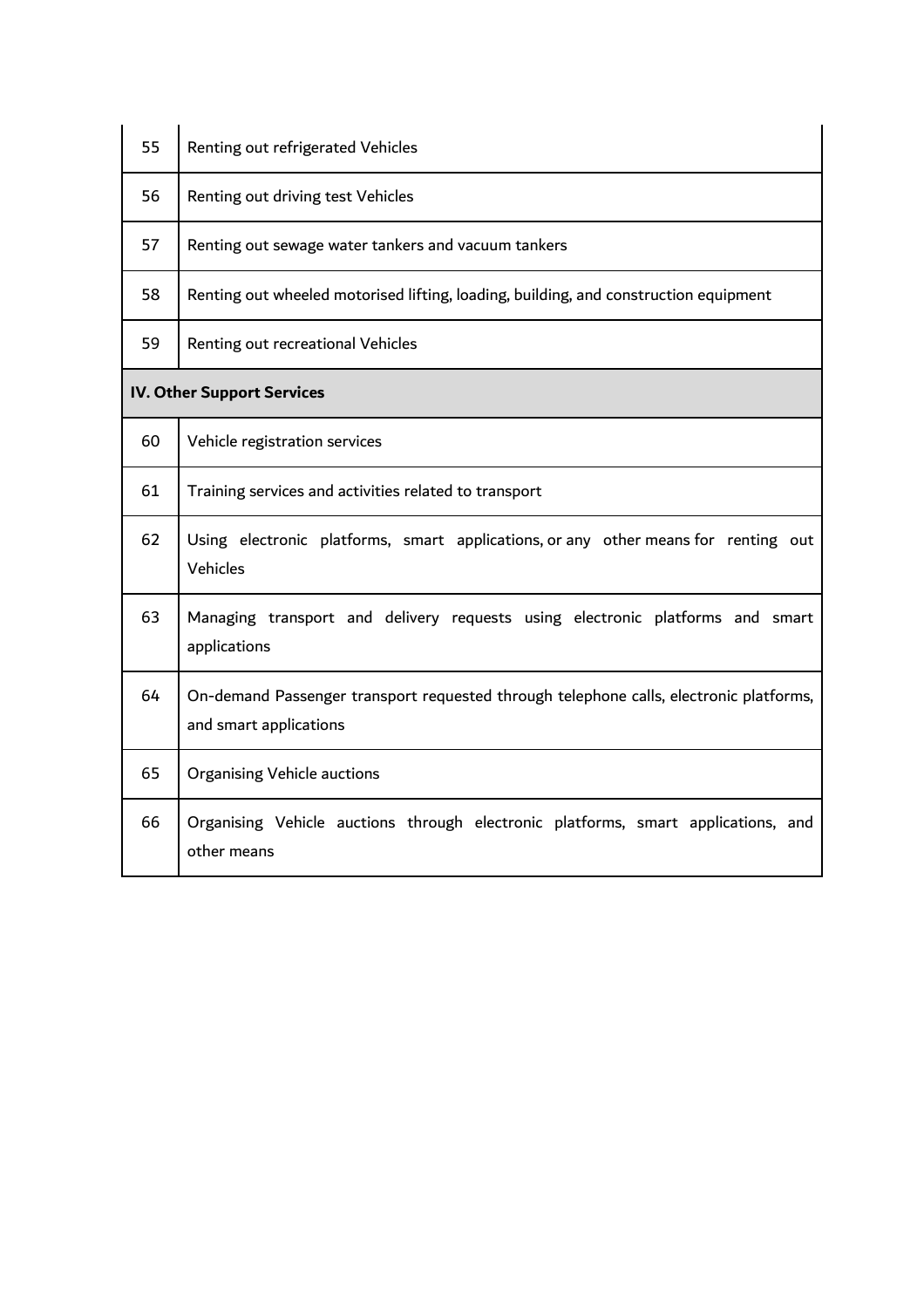### **Schedule (2) 7**

| <b>SN</b>      | <b>Description</b>                                                                                   | Fee<br>(in dirhams) |
|----------------|------------------------------------------------------------------------------------------------------|---------------------|
| $\mathbf{1}$   | Issuing or renewing a Permit for an Establishment                                                    | 1,000.00            |
| $\overline{2}$ | Issuing or renewing a Permit for an Establishment to conduct the fleet<br>management Activity        | 5,000.00            |
| 3              | Issuing or renewing a Permit for an Establishment to open a counter                                  | 300.00              |
| 4              | Revoking an Establishment's counter Permit                                                           | 100.00              |
| 5              | Cancelling an Activity                                                                               | 100.00              |
| 6              | Revoking an Establishment's Permit or a Vehicle licence                                              | 100.00              |
| $\overline{7}$ | Approving a business relocation                                                                      | 100.00              |
| 8              | Approving training on the System                                                                     | 100.00              |
| 9              | Issuing a letter to the notary public approving the memorandum of<br>association of an Establishment | 100.00              |
| 10             | Issuing a 'To Whom It May Concern' certificate                                                       | 50.00               |
| 11             | Issuing a list of Establishments operating in the Emirate                                            | 50.00               |
| 12             | Varying the details of a Permit                                                                      | 500.00              |
| 13             | Approving a contract to conduct the fleet management Activity                                        | 200.00              |
| 14             | Application for suspension of the Activity                                                           | 100.00              |
| 15             | Application for resumption of a suspended Activity                                                   | 100.00              |

# **Fees for Permits and Authorisations Issued, and Services Provided, by the Agency**

 $\frac{7}{4}$  Amended by Ar. 2 of Executive Council Resolution No. (2) of 2022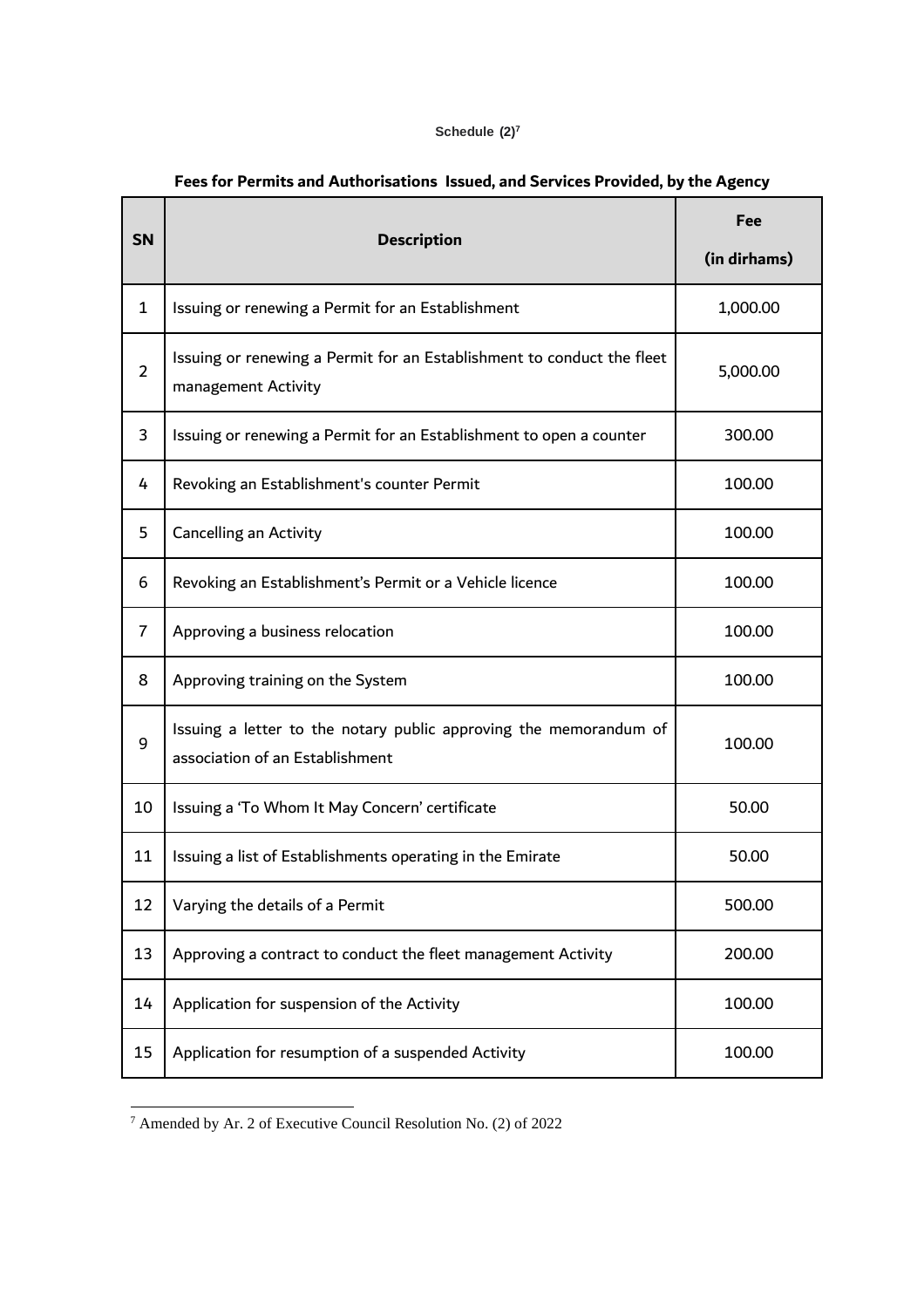## **Schedule (3)<sup>8</sup>**

## **Violations and Fines**

| <b>SN</b>      | <b>Violation</b>                                                                                                                                    | <b>Fine</b><br>(in dirhams)        |
|----------------|-----------------------------------------------------------------------------------------------------------------------------------------------------|------------------------------------|
| $\mathbf{1}$   | Conducting the transport Activity or renting out Trucks, tankers, or<br>heavy machinery without a Permit                                            | 10,000.00                          |
| $\overline{2}$ | Conducting the transport Activity or renting out buses and towing<br>Vehicles without a Permit                                                      | 8,000.00                           |
| 3              | Conducting the transport or rental Activity without a Permit                                                                                        | 5,000.00                           |
| 4              | Conducting the Activity of transport or renting out of bikes without a<br>Permit                                                                    | 3,000.00                           |
| 5              | Conducting the Activity after expiry of the Permit                                                                                                  | AED 1,000.00 per<br>month of delay |
| 6              | Sticking or hanging any advertising material on the body of a Vehicle<br>without first obtaining the relevant approval from the RTA                 | 5,000.00                           |
| 7              | Failure by a Vehicle to meet the technical requirements                                                                                             | 3,000.00                           |
| 8              | Using a Vehicle for other than the authorised purposes                                                                                              | 4,000.00                           |
| 9              | Obstructing the work of RTA employees or inspectors                                                                                                 | 500.00                             |
| 10             | Failure to inscribe clearly and legibly the name of the Establishment<br>and the kerb and gross weight of the Vehicle on the body of the<br>Vehicle | 500.00                             |
| 11             | Ceasing the Activity, assigning a Permit, making any modifications<br>to a Permit, or disposing of a Permit in any manner whatsoever,               | AED 500.00 per<br>month, up to AED |

<sup>8</sup> Amended by Ar. 2 of Executive Council Resolution No. (2) of 2022